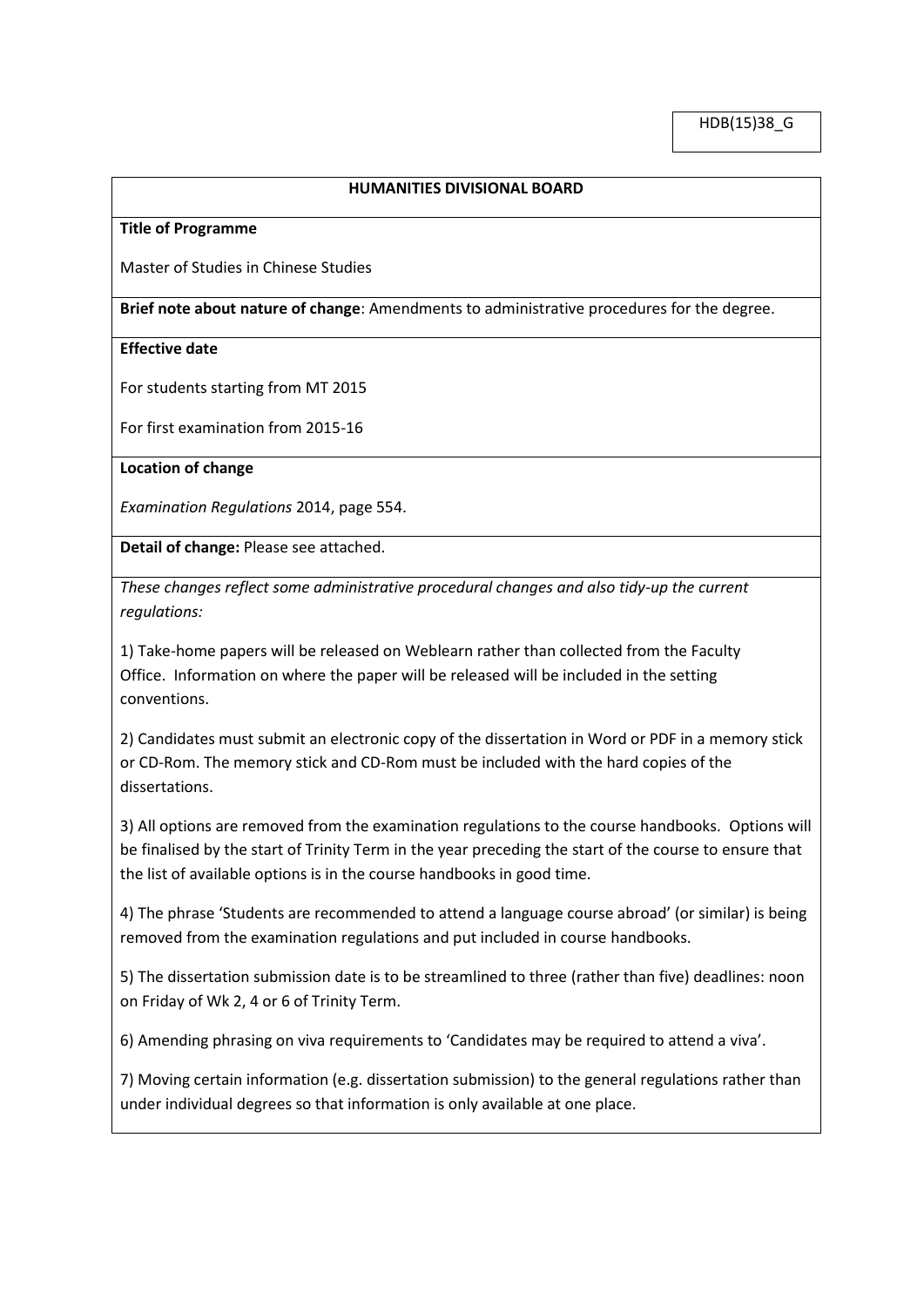## **Chinese Studies**

- 1. Before admission to the course, candidates must either have taken a degree in Chinese in the Honour School of Oriental Studies at Oxford or a comparable degree from another university, or must otherwise satisfy the Board of the Faculty of Oriental Studies that they possess the necessary qualifications in the Chinese language to profit by the course.
- 2. Every candidate must follow for at least three terms a course of instruction in Chinese Studies.
- 3. *Syllabus* There will be four Units.
- 4. Unit (i) Prescribed texts, with special reference to a subject approved by the Board. This is a written examination paper.
- 5. Unit (ii) Either Classical Chinese unprepared translation or Japanese or another Asian language approved by the Board. This is a written examination paper.-Candidates may choose a language other than Classical Chinese only if the Board is satisfied that they possess a good knowledge of Classical Chinese. Candidates who have taken Chinese in the Honour School of Oriental Studies at Oxford are required to take Japanese or another Asian language.
- 6. Unit (iii) Bibliography and techniques of sinology, with special reference to the subject chosen in Unit (i). Exercises will be set after examinations for Units (i) and (ii) have taken place. Each candidate will be assigned one or more exercises set on a topic directly relating to the course of instruction he/she has followed, and will be required to submit a written answer to the Chair of Examiners by a date which the Chair will announce, but which shall, in any case, be not sooner than two days and not later than seven days following the examinations. Two copies of each typewritten essay must be submitted to the Chair of Examiners, M.St in Chinese Studies, Examination Schools, High Street, Oxford. Candidates must include a signed declaration sealed in an envelope addressed to the Chair of Examiners that the work is the candidate's own.
- 7. Unit (iv) A dissertation thesis of not more than 15,000 words (excluding bibliography) on a topic selected in consultation with the candidate's supervisor and approved by the Faculty Board. Applications for such approval should be submitted to the Faculty office by Monday of nought week of Hilary Term. The dissertation must be sent to the Chair of Examiners, M.St in Chinese Studies (Oriental Studies), Examination Schools, High Street, Oxford, not later than 12 noon on Friday of fourth week of Trinity Term. Two typewritten copies and an electronic copy of the thesis in PDF format in a memory stick or CD, must be submitted to the Chairman of the Examiners, name of degree, c/o Examination Schools, High Street, Oxford OX1 4BG. not later than 12 noon on Friday of Week 4 of Trinity Term. The work must bear the candidates' examination number (but not the candidates' name.) Candidates must include a signed declaration sealed in an envelope addressed to the Chair of Examiners that the work is the candidates own.
- 8. 8. Lists of set texts must be submitted to the Faculty office by Friday of seventh week of Michaelmas Term and will be reported to the Faculty Board's second meeting of Michaelmas Term.
- 9. All work submitted to the Chair of Examiners must be in typewritten form. Two copies must be submitted, securely sealed and addressed. The work must bear the candidate's examination number (but not the candidate's name, which must be concealed). Candidates must include a signed declaration sealed in an envelope addressed to the Chair of Examiners that the work is the candidate's own.